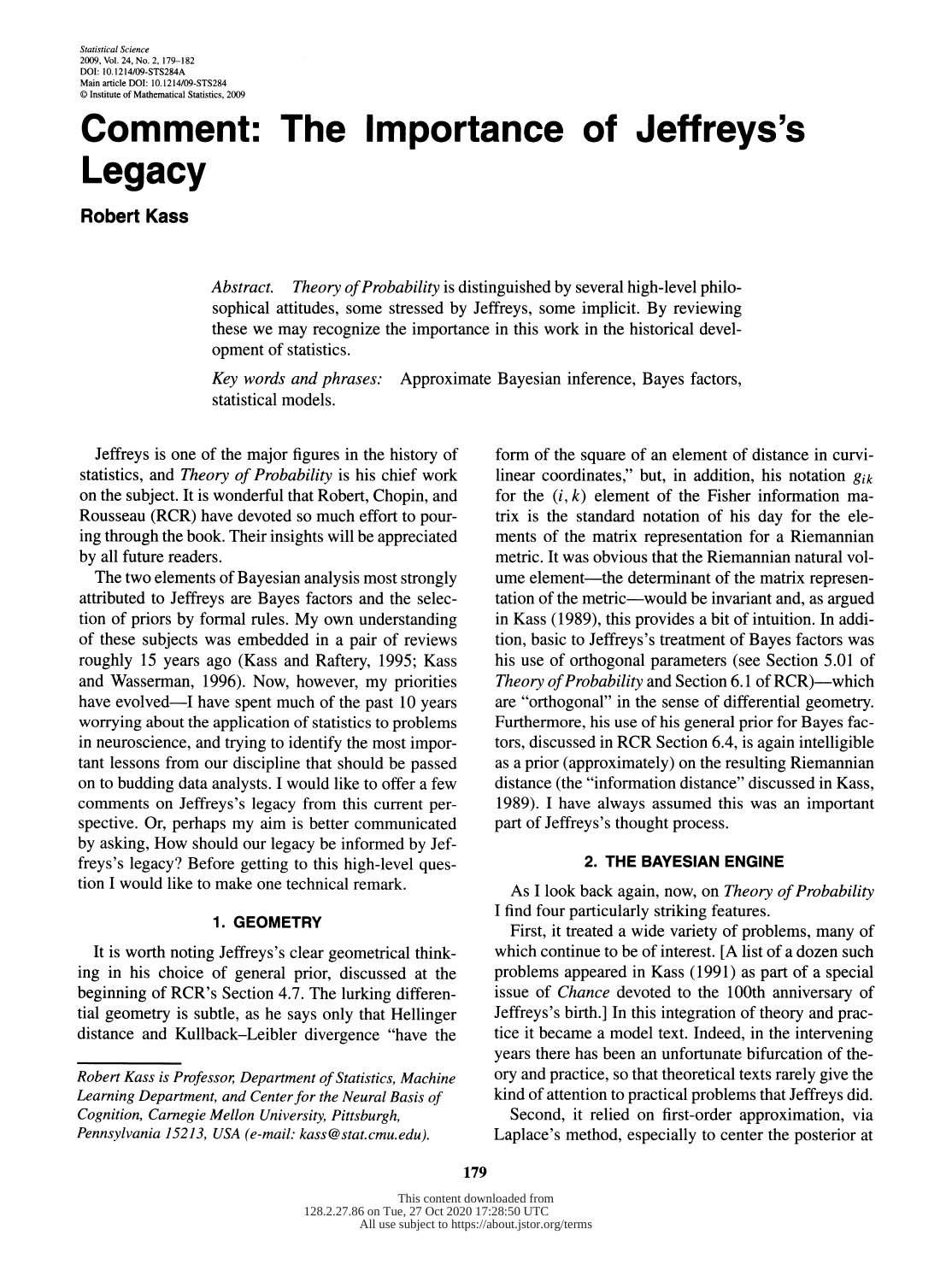the MLE (though modern applications often use the posterior mode). This is noteworthy, in part, because it played a fundamental role in his views on selecting priplayer ors. Jeffreys admitted the choice of prior was somewhat ors. Jeffreys admitted the choice of prior was somewhat arbitrary, but he pointed out that asymptotic consider ations made this degree of arbitrariness a rather minor practical difficulty. Over the years there has been some misunderstanding of Jeffreys's point of view because it changed over time in response to critics—this is one reason it is worth examining the multiple editions of his reason it is worth examining the multiple editions of his book. (See Kass and Wasserman, 1995, Section 2.) Furthermore, we see in Jeffreys's use of Laplace's method<br>the germs of Bayesian computation: he recognized, the germs of Bayesian computation: he recognized, more clearly than many subsequent researchers, who were concerned with exact results, how Bayes's theorem could be applied in a wide range of analytically intractable problems. And, of course, first-order asymptotics brought Jeffreys's methods into close agree ymptotics brought Jeffreys's methods into close agree ment with Fisher's. In the preface of the first edition of *Theory of Probability* Jeffreys stated, "There is, on the whole, a very good agreement with the recommen the whole, a very good agreement with the recommen dations made in statistical practice." In my view it is worth emphasizing the use of first-order asymptotics because much elaborate, painstaking statistical work ends up being useful in scientific inference mainly in its ability to provide a well-founded estimate and standard error. In contemplating the practical value of his treatise, Jeffreys recognized this as well when he said, treatise, Jeffreys recognized this as well when he said, in the preface to its third edition, "There is a decided improvement in the willingness of physicists to esti-<br>mate uncertainties of their results properly, and I supmate uncertainties of their results properly, and I sup

 pose that I can claim some of the credit for this." A third striking high-level feature of Theory of Prob ability is its championing of posterior probabilities of hypotheses (Bayes factors), which made a huge contribution to epistemology. Emanating from his early work button to epistemology. Emanating from his early work with Dorothy Wrinch, this was Jeffreys's main moti vation for writing the book. In the preface to the first edition he wrote,

> In opposition to the statistical school, [phys icists] and some other scientists are liable to say that a hypothesis is definitely proved by observation, which is certainly a logical fal lacy; most statisticians appear to regard ob servations as a basis for possibly rejecting hypotheses, but in no case for supporting them. The latter attitude, if adopted con sistently, would reduce all inductive infer ence to guesswork; the former, if adopted consistently, would make it imposssible ever to alter the hypotheses, however badly

they agreed with new evidence.... In the present book I ... maintain that the ordi nary common-sense notion of probability<br>is capable of precise and consistent treat is capable of precise and consistent treat ment when once an adequate language is provided for it. It leads to the results that a precisely stated hypothesis may attain either precisely stated hypothesis may attain either a high or a heghgrote probability as a result of observational data.

In showing the world the importance of Bayes' theorem, Jeffreys succeeded spectacularly well. The no orem, Jeffreys succeeded spectacularly well. The no tion that Bayes' theorem can describe, with beautiful brevity, the way we incorporate information to gain knowledge is very widely accepted—even by those, within and outside of statistics, who are not very fond of Bayesian statistical methods in practice. Laplace made an important start, but Jeffreys took the argument much further by showing how Bayes' theorem may be connected with the fundamental aspirations of science.

 Jeffreys's observations opened the door to a unifi cation of epistemology with scientific inference via statistical methodology. This was his great goal, and<br>it has remained a goal of Bayesian "true believers" it has remained a goal of Bayesian "true believers" ever since, even for those who have discarded parts of Jeffreys's philosophy and replaced it with subjectivist foundations. There is an undeniable allure of the power<br>and simplicity of the Bayesian approach—I see it in and simplicity of the Bayesian approach<sup>-1</sup> see it in  $\frac{1}{2}$  neuroscience as well as statistics<sup>-----</sup>but, in my opinion despite all its spendor, the Bayesian approach has not realized the goal of unifying statistical inference, nor is it likely to do so in the forseeable future. it likely to do so in the forseeable future.

There are many reasons for the failure of the Bayesian grand scheme<sup>----</sup>in the face of an the Bayesian successes<sup>-but</sup> one important difficulty is the discrep ancy between the conceptual, epistemological use of posterior probabilities and their use in practice. In practice, posterior probabilities are used for model se practice, posterior probabilities are used for model se lection (e.g, in reversible jump MCMC) and classi fication, but they are almost never used in the manner Jeffreys emphasized, namely, to provide evidence ner Jeffreys emphasized, namely, to provide evidence in favor of scientific hypotheses. Frequentist signifi cance testing (via bootstrap and permutation tests) is pretty easy, even in relatively complicated situations.<br>Bayesian testing, however, is in one respect difficult even setting aside computational issues: although (as even setting aside computational issues: although (as reviewed in Kass and Raftery,  $(1995)$  Bayes factors are generally not sensitive to priors on suitably-defined nuisance parameters ("null orthogonal" parameters in the sense of Kass,  $1989$ , they remain sensitive—to first order-to the choice of prior on the parameter being tested. This implies that interpretations such as Jef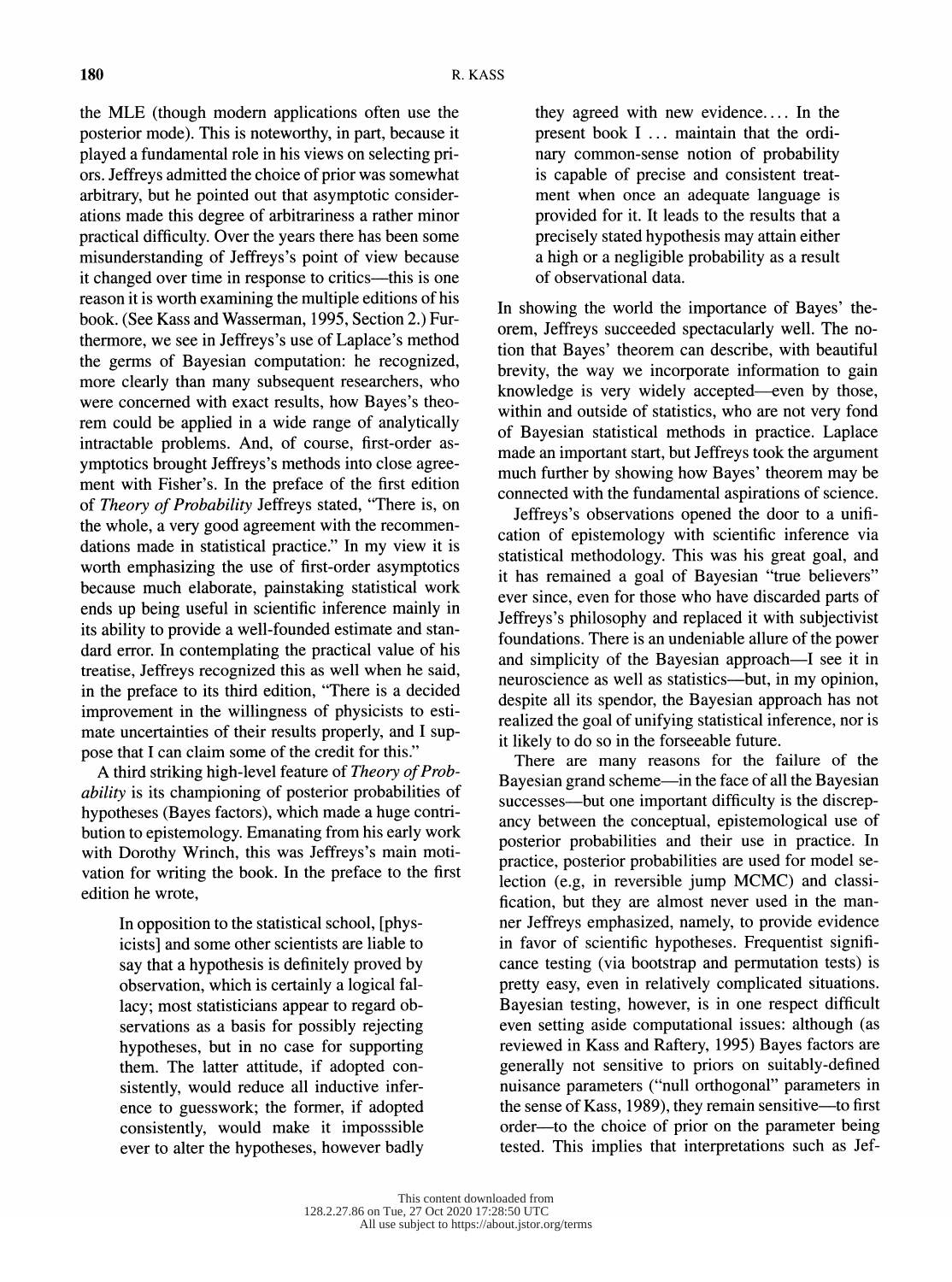freys's, reported by RCR, are contaminated by a con this is the reason for the large range of values within Jeffreys's interpretive categories. One may see this as a virtue of the Bayesian approach, that its very ama virtue of the Bayesian approach, that its very ambiguity provides a more thorough ("honest") assess- $\frac{1}{1}$  is the state in the state of  $\frac{1}{1}$  is the state of  $\frac{1}{1}$  is the state of  $\frac{1}{1}$ who wish to make scientific inferences. In some applied situations, the evidence may be "decisive" over a wide enough range of priors to be convincing, and it is possible that continuing research will eventually bring Bayes factors into widespread scientific use. I can report, though, that in neuroscience, despite considerable. penetration of Bayesian ideas and Bayesian methods, Bayes factors for scientific hypothesis testing are es- Bayes factors for scientific hypothesis testing are es sentially non-existent. And I have yet to find a good application for them, myself.<br>Nonetheless, despite the apparent over-reach of the

Bayesian aspiration set forth by Jeffreys, these first Bayesian aspiration set forth by Jeffreys, these first three components of Theory of Probability demonstrated constructively the great power of the Bayesian engine. It had a tremendous influence on the next gen eration of books, which in turn educated those who be came soldiers in the "Bayesian revolution" during the 1990s.

#### 3. DECISION THEORY

Theory of Probability articulated only one of the two crucial elements in the emergence of modern Bayesian analysis, in statistics and throughout science: Bayes' Theorem as an engine for scientific inference. The second element, the optimality of Bayesian procedures, including especially the optimality of Bayes classifiers. had to wait for Wald (and then others such as Savage and Raiffa and Schlaiffer). It is impossible to sing the praises of Theory of Probability without emphasizing the continuing importance of optimality. As RCR point out, Jeffreys did mention the performance of methods. and in fact noted the optimality of the Bayes factor in and in fact noted the optimality of the Bayes factor in the Bayes of the Bayes factor in the Bayes factor in the Bayes factor in the state of the Bayes factor in the state of the Bayes factor in the state of the state of t balancing type I and type II errors, but this appears largely as an afterthought in response to Neyman Pearson, rather than as the fundamental motivation that frequentist optimality subsequently became.

# 4. STATISTICAL MODELS AND SCIENTIFIC LAWS

The fourth feature of *Theory of Probability* that remains, at least to me, especially important is its idenremains, at least to me, especially important is no tification of scientific laws with statistical models. freys put it this way:

A physical law is not an exact prediction,<br>but a statement of the relative probabilities but a statement of the relative probability of variations of different amount

 This passage appeared in the first edition of the book, and was nancized in the second and third editions. point of view is echoed throughout Theory of Proba bility and it stands in contrast to any ming declare Fisher.

I see this as crucially important to our conten rary situation. In a recent article, Emery Brown  $(210 m)$  and  $1400$ ,  $200$ ) noted our disgruntement much data analysis we have seen in neuroscience. We put it this way:

We have seen many highly quantitative researchers trained in physics and engineering, but not statistics, apply sophisticated ing, but not statistics, apply sophistica teeningues to analyze their data. These often appropriate, and sometimes inventive and interesting. In the course of perus many, many articles over the years, h ever, we have found ourselves critical of much published work. Starting with vague much published work. Starting with vague intuitions, particular algorithms are con cocted and applied, from which strong entific statements are made. Our reaction too frequently negative: we are dubious of<br>the value of the approach, believing alternatives to be much preferable; or we may concede that a particular method might pos concede that a particular method might pos  $\frac{1}{2}$  be a good one, but the authors have  $\frac{11}{11}$   $\frac{1}{1}$   $\frac{1}{1}$   $\frac{1}{1}$   $\frac{1}{1}$   $\frac{1}{1}$   $\frac{1}{1}$   $\frac{1}{1}$   $\frac{1}{1}$   $\frac{1}{1}$   $\frac{1}{1}$   $\frac{1}{1}$   $\frac{1}{1}$   $\frac{1}{1}$   $\frac{1}{1}$   $\frac{1}{1}$   $\frac{1}{1}$   $\frac{1}{1}$   $\frac{1}{1}$   $\frac{1}{1}$   $\frac{1}{1}$   $\frac{1}{1}$ went in specific settings, we often com the opinion that the science would advance<br>more quickly if the problems were formumore quickly if the problems were form lated differently? formulated in a man more familiar to trained statisticians.

This led us to consider what statistical training b to the table, and we articulated a succinct answer in form of a pair of dogmas of modern statistical think ing:

- 1. Statistical models of regularity and variability in data are used to express knowledge and uncertainty about a signal in the presence of noise, via line reasoning.
- 2. Statistical methods may be analyzed to determine how well they are likely to perform.

The claim was not that these two things describe what statisticians do, but rather that they characterize the way they think. The implication, and the main subject of that article, was that we as a profession should conscientiously emphasize these points in our teaching and  $s = 1$  science these points in our teaching and  $s = 1$ current development. Here, I would like to add the